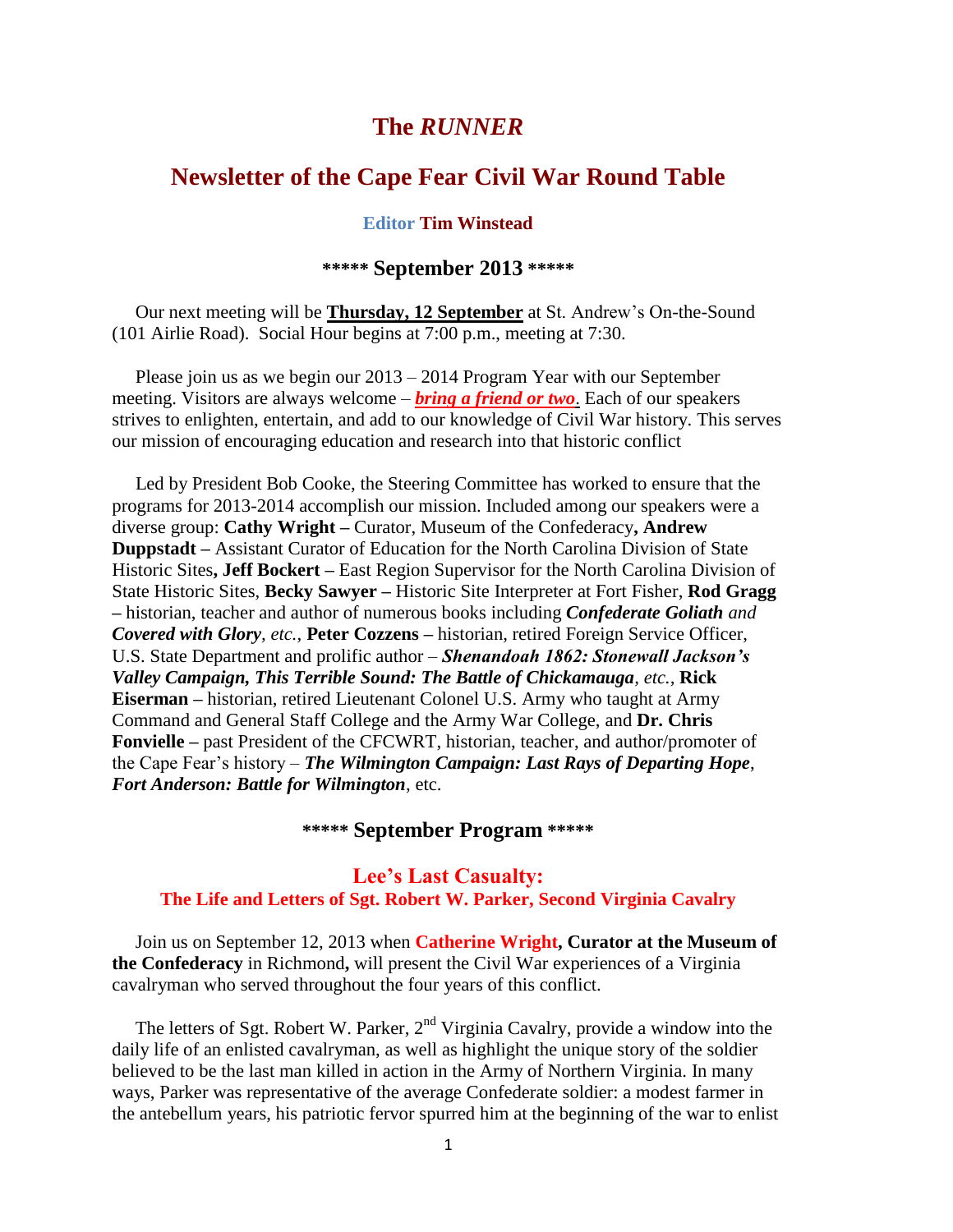in the Confederate cavalry. His letters reveal how home front and battlefront were closely intertwined, and the importance of correspondence in sustaining that connection and the will to fight. The role of the cavalry and Parker's tragic death are also highlighted in the program.





 **Catherine M. Wright** was born in Kansas City, Missouri, and grew up there and in Norfolk, Virginia. She received bachelor's degrees in English and History from Truman State University (2003), and a master's degree in American History with a concentration in museum studies from the University of North Carolina at Greensboro (2006). She is the editor of *Lee's Last Casualty: The Life and Letters of Sgt. Robert W. Parker, Second Virginia Cavalry*  VA.

(University of Tennessee Press, 2008) and is a contributing historian to the online *Encyclopedia of Virginia*. Various national media outlets have interviewed her, including NPR and CNN, and she has appeared on the PBS program "History Detectives" and twice on the Travel Channel program "Mysteries at the Museum". She was formerly the curator at the Stonewall Jackson House in Lexington,

#### **Editor**

### **\*\*\*\*\* Trivia Questions for September \*\*\*\*\***

**1 –** What was and is the goal of the Museum of the Confederacy?

**2 -** Among the 550 flags in the Museum of the Confederacy collection, which one last flew over a Confederate unit?

**3 –** Who was known as "Old Steadfast?"

**4 –** What Union officer made a visit to Fort Anderson before the fall of the fort to Union troops?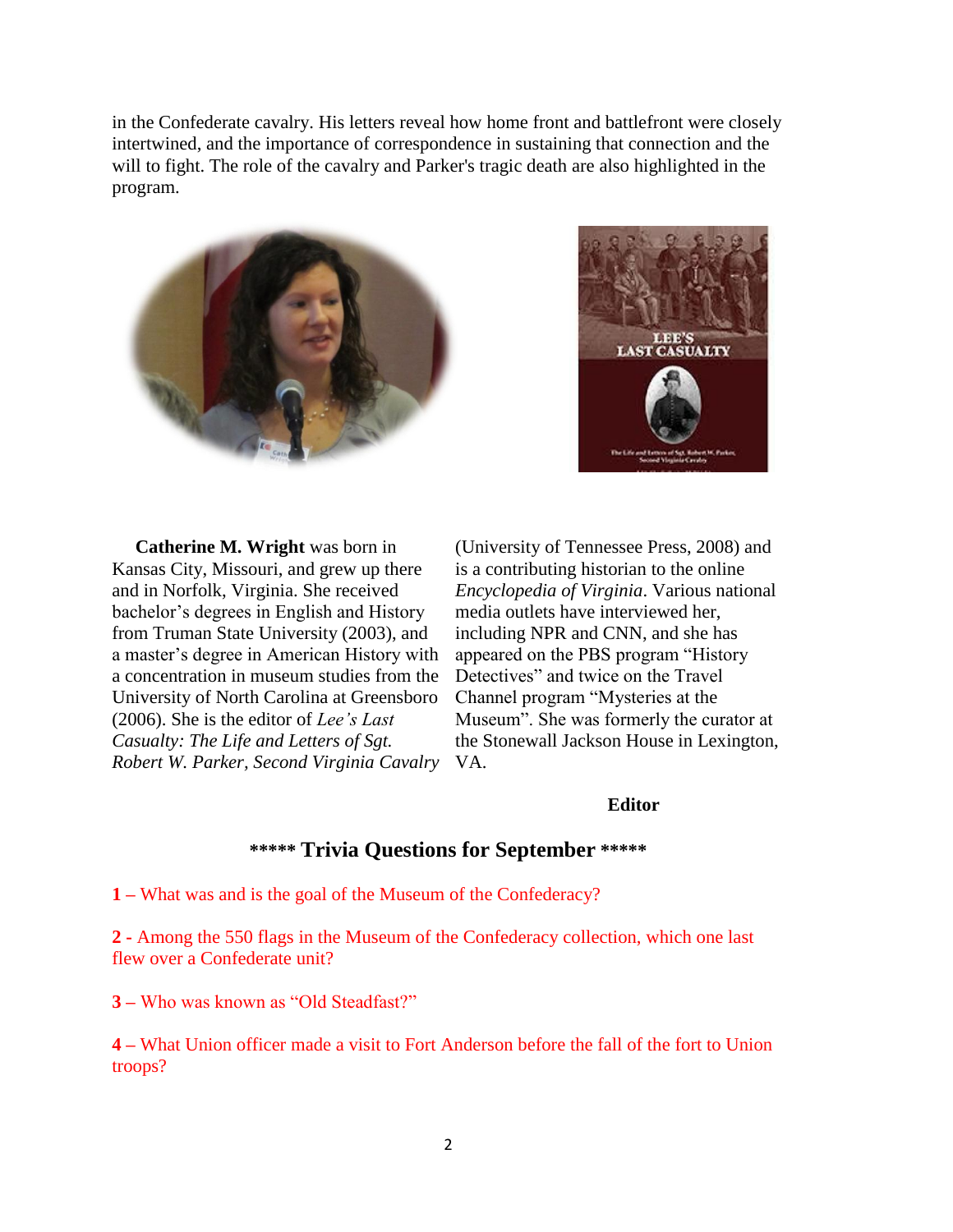**5 –** What was the U.S.S. *Old Bogey* and what role did it play in the battle for Fort Anderson?

**6 -** Fort Anderson's garrison flag was at the center of a fascination series of events. What were those events?



\*\*\*\*\* **Member News & Activities** \*\*\*\*\*

*Robert E. Lee*

 If you have member news that you think would be of interest to CFCWRT membership, let me know about it.

**1 –** Welcome to the 2013 – 2014 Program year of the Cape Fear Civil War Round Table. If you made any visits to Civil War sites that you think other members would enjoy hearing about, please send me the particulars and I will share with our membership.

**2 – Lance Bevins** and **Tim Winstead** joined **Hood's Texas Brigade Association Re-Activated (HTBAR)** tour of South Mountain, Sharpsburg, and Gettysburg in early June. The tour traced the actions of the Texas Brigade during these battles. Tour guides and speakers included knowledgeable and enthusiastic individuals: **Dr. Tom Clemens**, **Rick Eiserman**, **Dale Gallon**, **Martha Hartzog**, **Stephen M.** (**Sam) Hood**, **Wayne Motts,**  and **Jeff Werts**.

**3 –** Our Round Table is not the only one beginning their 2013-2014 Program Year during September. Our friends at the **Brunswick Civil War Round Table** begin their year on Tuesday**, September 3rd** at 6:30pm. They meet at the Trinity United Methodist Church, 209 E. Nash Street, Southport.

**Dr. Brian S. Wills** will make a presentation about Union General George Henry Thomas: "**The Rock of Chickamauga**."

**4 – North Carolina Civil War Symposium, September 14-15**, Smithfield and Bentonville State Historic Site. Great speakers – for additional information: www.fobb.net or call 910-594-0789.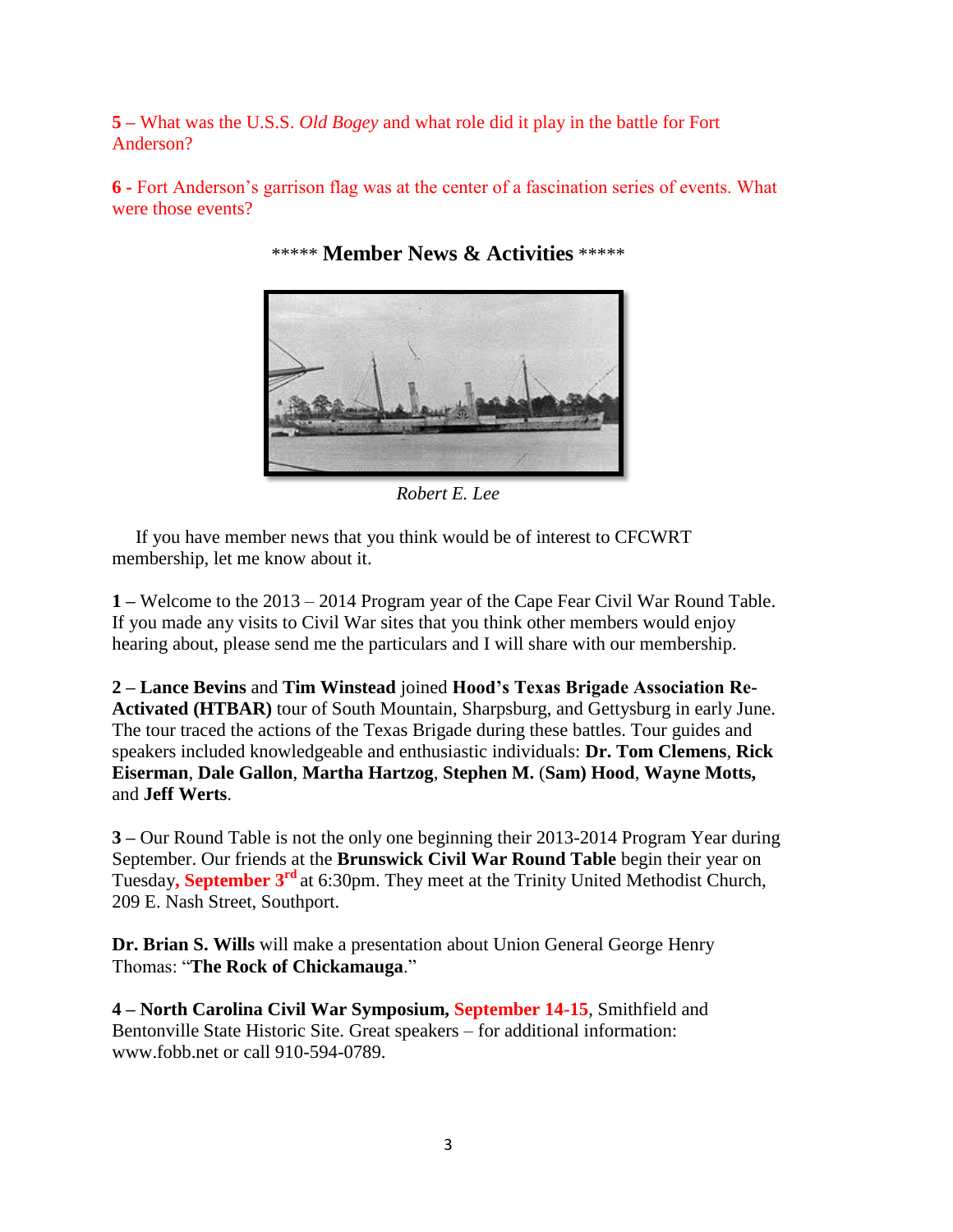#### **\*\*\*\*\* Difference Makers \*\*\*\*\***

 As the war entered into its third year, many men, Confederate and Union, had been stigmatized for less than stellar achievement both on the fields of battle and in the leadership of the men under their command. These men had been removed from command, shunted to less important locations, returned to political office, or been removed from the army. A few others had begun to be perceived as men who could be counted on as battlefield commanders and leaders – these men were those who made a difference – a positive difference. One of these "difference makers" was **Union Brigadier General John Buford, Jr.**



 **John Buford, Jr**. was born in Woodford County, Kentucky on March 4, 1826 to John and Anne Bannister Howe Watson Buford. His family was a large one for both parents had previously been married; hence, John had two brothers and thirteen half-brothers and half-sisters. His grandfather, Simeon Buford, had served under "Light Horse Harry" Lee during the



American Revolution. Simeon Buford had also married into the Early family of Culpepper County, Virginia. John Buford and Jubal Early were fourth cousins who would fight on opposite sides during the Civil War.

 In 1835 following Anne Buford's death during a cholera epidemic, the Buford family moved to Rock Island, Illinois. John's father became a successful businessman and politician. It was in Illinois where Buford acquired the skills that would stand him well in later years – horsemanship, marksmanship, and a calm and composed manner.

 John decided on a career path taken by an older half-brother, Napoleon Bonaparte Buford, who had been an 1827 West Point graduate. John attended college in Cincinnati and Galesburg, Illinois prior to being accepted into West Point in 1844. He graduated  $16^{th}$  in a class of 38. John was commissioned as a second lieutenant in the First Dragoons and later joined the Second Dragoons. He remained in the army and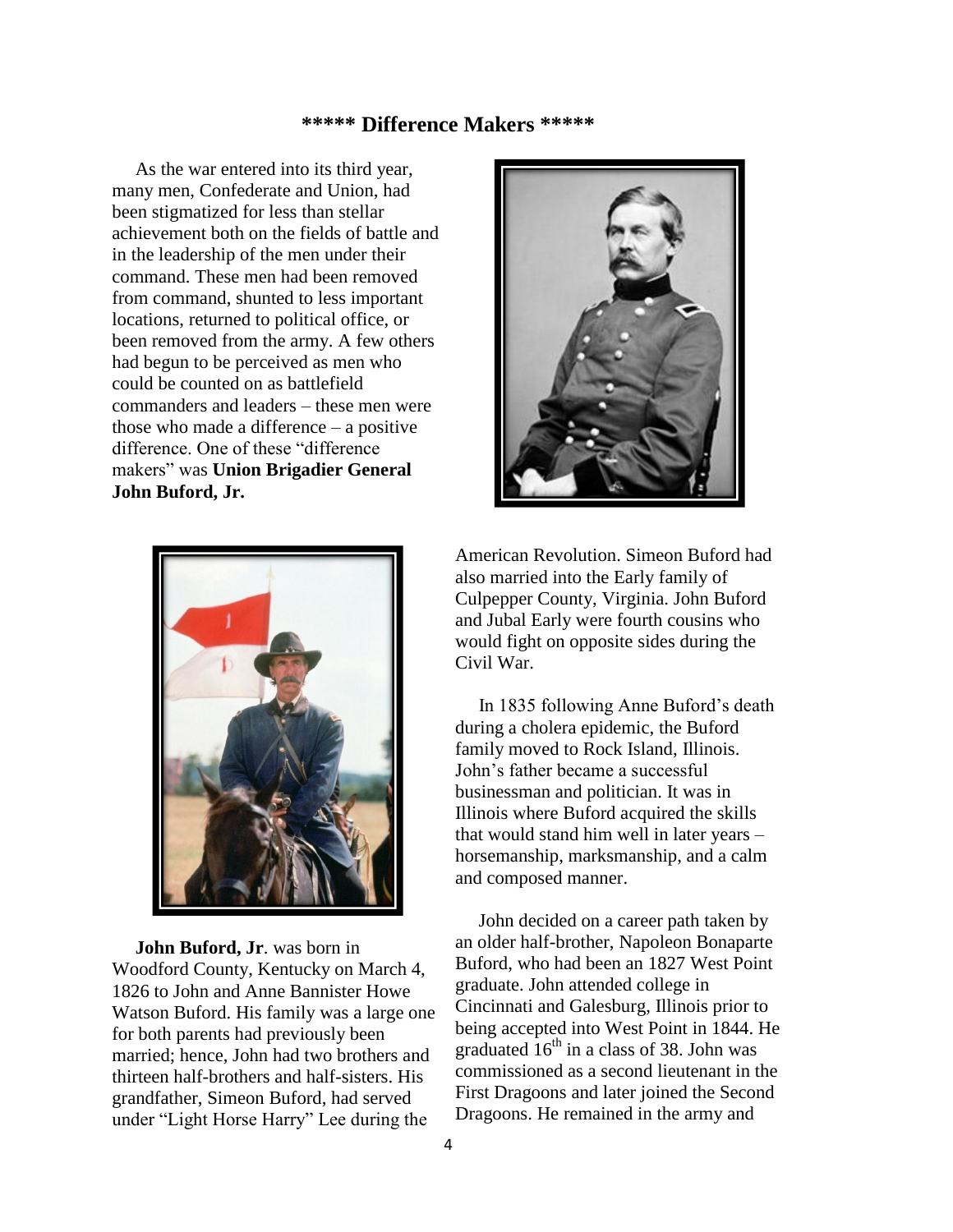served in Indian wars, in Bloody Kansas, and in the Mormon Expedition in 1857. Buford won praise from several of his commanding officers and made many acquaintances of officers who would have future impacts on Buford's career.

 Buford was on service in Utah when the news of Fort Sumter was received. As a Kentucky native, Buford was conflicted between duty to Kentucky and the government he had served since he graduated from West Point. When a message from the Governor of Kentucky arrived in Utah, Buford was offered a post with that government. Buford related to his friend and future Union General, John Gibbon, that his reply had been, "I sent him word I was a captain in the United States Army and I intended to remain one."

 Buford initially served as a major in the inspector general's office until pre-war friend, John Pope, promoted Buford to brigadier general of cavalry in Pope's Army of Virginia. Buford was one of the few Union officers who served with distinction during the Second Manassas Campaign. Buford's personal leadership at Lewis Ford gained Pope time to escape from Lee's determined efforts to destroy Pope's Army.

 Wounded at Lewis Ford, Buford served in mainly administrative positions under McClellan and Burnside. It was only after Joe Hooker assumed command of the Army of Potomac that Buford again returned to field command of the Reserve Brigade, 1<sup>st</sup> Division, Cavalry Corps. Buford took part in the failed Stoneman's Raid during the Chancellorsville Campaign; however, Buford performed well in his service. Hooker relieved Stoneman and considered Buford as overall cavalry command; however, the more ongoing Alfred

Pleasonton was chosen over the competent but quiet-natured Buford.

 At Brady Station on June 9, 1863. Buford commanded Pleasonton's right wing during the attack on J.E.B. Stuart's Confederate forces. Buford and his men drove the Confederates until Pleasonton ordered the Union forces back into their own lines. Stuart and his Confederate cavalry were dealt a serious blow to their feelings of superiority over their foe - the Union cavalry had given as good as it had received. The action at Brandy Station was to have serious implications for the coming Confederate offensive.

 John Buford gave even more reliable service and gained lasting fame for his actions at Gettysburg. It was Buford who recognized the importance of the high ground south of the town. It was Buford who dismounted his men and delayed Henry Heth's infantry until John Reynold's men arrived on the field to challenge the Confederate advance. Buford's decision to use his smaller cavalry unit to block the larger Confederate force changed the course of the Civil War.

 Buford took an active part in the pursuit of Lee's army as it returned to Virginia. He remained in the field through the Bristoe and Mine Run campaigns in late summer and fall of 1863. The demands of continued campaigning weighed heavy on Buford's health. In November, Buford contracted a severe case of typhoid and he was forced to leave his command.

 Buford went to Washington where he stayed at the home of his former commander, George Stoneman. As Buford's health worsened, Stoneman appealed to President Lincoln for Buford's promotion to major general. Lincoln approved this request; unfortunately, this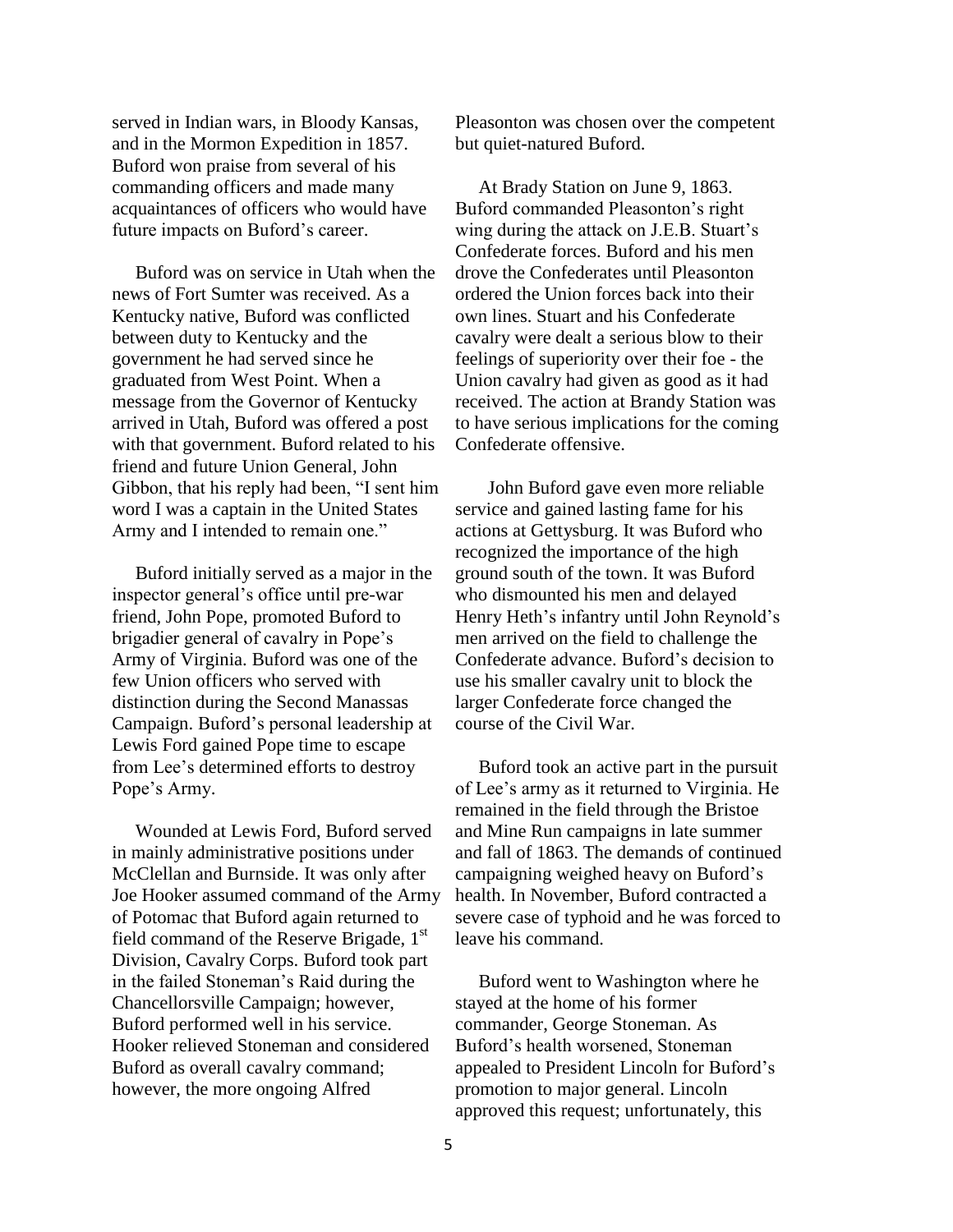was a deathbed promotion for John Buford died around 2:00 PM on December 16, 1863. He was 37 years old.

 John Buford was not the gaudy showman as was George Armstrong Custer, nor was he like the blustery commander, Hugh Judson Kilpatrick. Buford was a quiet man, a reliable man, a man who sought neither fame nor glory – John Buford was a difference maker.

#### **Editor**

Source:<http://www.gdg.org/Research/People/Buford/bufbio.html>, [http://militaryhistory.about.com/od/americancivilwar/p/john-buford.htm,](http://militaryhistory.about.com/od/americancivilwar/p/john-buford.htm) <http://www.gdg.org/Research/People/Buford/wittidx.html> (accessed May 13, 2013).

### **\*\*\*\*\* September 1863 \*\*\*\*\***

The Battle of Chickamauga was fought in September 1863. The battle was bad for the North in terms of men lost but they could recover from this. For the South, a 25% loss of manpower at Chickamauga was a disaster. September 1863 also saw the North specifically target Chattanooga.

September  $1<sup>st</sup>$ : Six more Union gun ships sailed into Charleston Harbour to assist with the attack on the city.

September  $2<sup>nd</sup>$ : Union forces captured Knoxville, Tennessee. This cut in half the railroad from Chattanooga to Virginia and meant that the South would have to supply its men in Virginia via railways through Atlanta.

September 4<sup>th</sup>: General Grant was injured falling from his horse. Observers claimed that it was because he was drunk – possibly with some justification. Allegations of drunkenness were to follow Grant for many years.

September  $5<sup>th</sup>$ : An infantry assault on Battery Wagner started after the "sub-surface" torpedo mines" had been cleared. General Rosecrans started his attack on Chattanooga. The British government seized two ironclads being built for the South in Liverpool after strenuous pressure from Washington DC.

September  $6<sup>th</sup>$ : Chattanooga was evacuated on the orders of General Bragg.

September  $7<sup>th</sup>$ : A full-scale infantry assault on Battery Wagner was planned for 09.00. However, by this time the battery had been evacuated.

September  $9<sup>th</sup>$ : President Davis ordered 12,000 troops to Chattanooga, as he believed that the city could not be allowed to fall. They were to come from Lee's Army of Northern Virginia.

September  $10^{th}$ : The South's commander at Chattanooga, Bragg, ordered an attack on the Union forces as they approached the city. However, he was unaware of the size of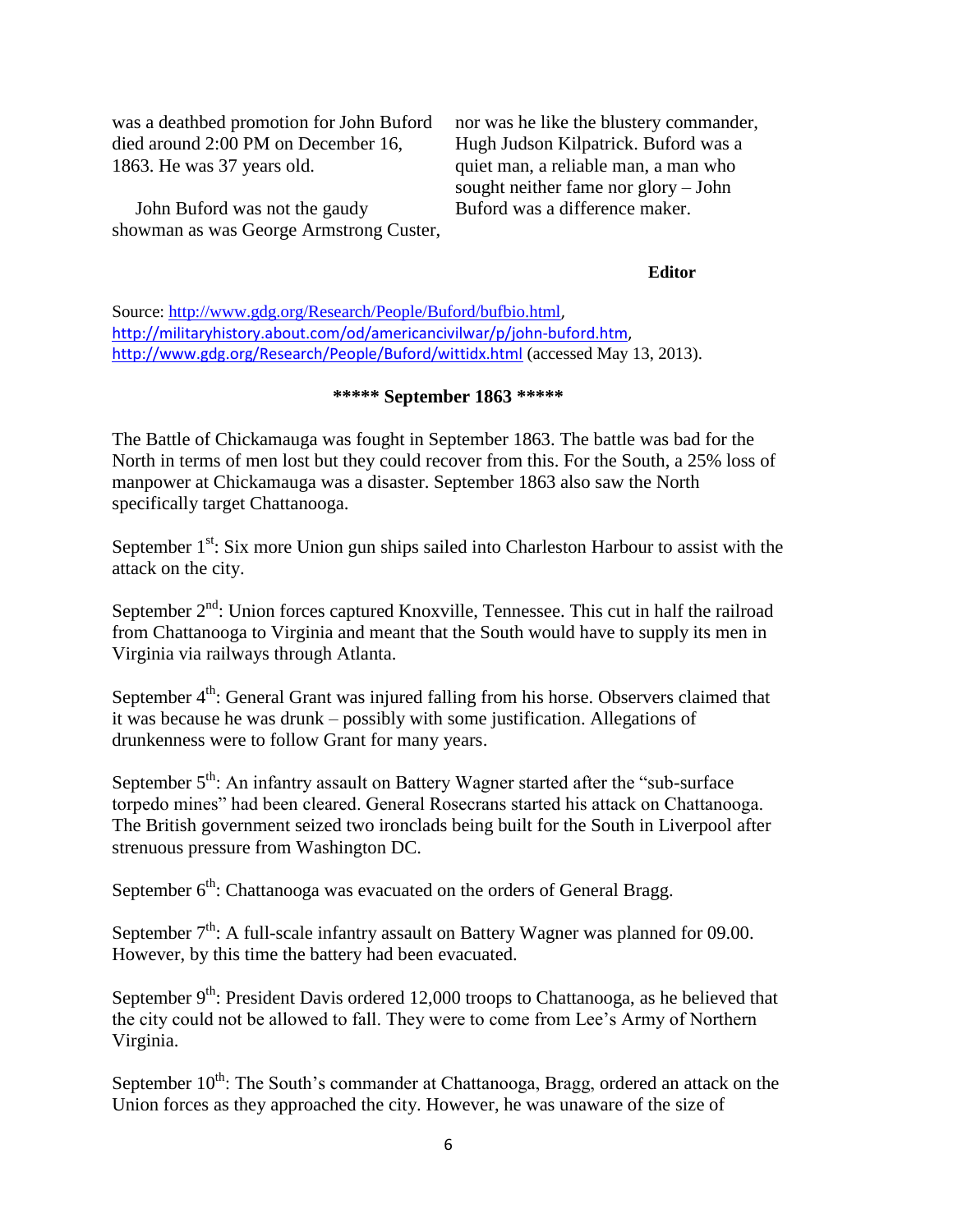Rosecrans force or where they all were. The dense forests that surrounded the city hid many Union soldiers. Bragg chose not to use trained scouts. He used his own cavalry for reconnaissance and they failed to spot that the Union army approaching Chattanooga had split into three.

September  $12^{th}$ : General Polk was ordered by Bragg to attack the Union's known positions. Polk refused to do so. No one accused Polk of cowardice, as he had a reputation for enjoying battle, such was his fiery temperament. What stopped Polk was his lack of information – he did not know the size of the army he was meant to attack. Polk also knew from past experience that Bragg was rarely keen to gather as much intelligence as was possible. Even Bragg did not know the whereabouts of the main force of Union troops and his subordinate generals started to think that he was bewildered by what was going on around Chattanooga. It did not help matters that Bragg pointed the finger of blame at everyone except himself.

September  $13<sup>th</sup>$ : Bragg was informed by officers on the ground that Rosecrans force was scattered and any one section was open to a concerted attack. Bragg refused to accept this and planned for an attack against a sizeable and concentrated enemy. If he had followed the information given to him by his subordinates, the outcome of the battle to come may have been different. As it was, Bragg's indecision allowed Rosecrans the time to move his XX Corps commanded by General McCook to the frontline. XX Corps was the furthest away of Rosecrans army. McCook's men had to march 57 miles to reach where the bulk of Rosecrans force was.

September  $15^{th}$ : Bragg planned for an attack on September  $18^{th}$ . However, chaotic communications within the Confederate camp meant that there were delays in getting this information to the generals in the field.

September  $17<sup>th</sup>$ : Rosecrans correctly guessed what Bragg planned to do. He moved his units accordingly. The move took place at night to ensure that they were not seen.

September  $18<sup>th</sup>$ : Bragg issued his orders to attack. With the additional men, he had an army that had numerical supremacy over Rosecrans – 75,000 troops against 57,000.

September  $19<sup>th</sup>$ : Neither side had made any ground against the other. Just before midnight both Rosecrans and Bragg met with their junior generals to discuss the battle.

September  $20^{th}$ : The battle recommenced at Chickamauga. On this day Ben Hardin Helm was killed fighting for the South. He was brother-in-law to President Lincoln's wife. A major misinterpretation of orders sent by Rosecrans left the Union's middle front line exposed to attack after the men who had been there were moved to the Union's left flank – not what Rosecrans had wanted. The attack duly came when three Southern divisions attacked and inflicted major casualties on the Union forces in front of them. The senior Union commander in the field, Major-General Thomas stopped the rout from becoming a disaster by a valiant and well coordinated rear guard action that earned him the nickname "The Rock of Chickamauga". The battle cost the Union 1,656 dead, 9,749 wounded and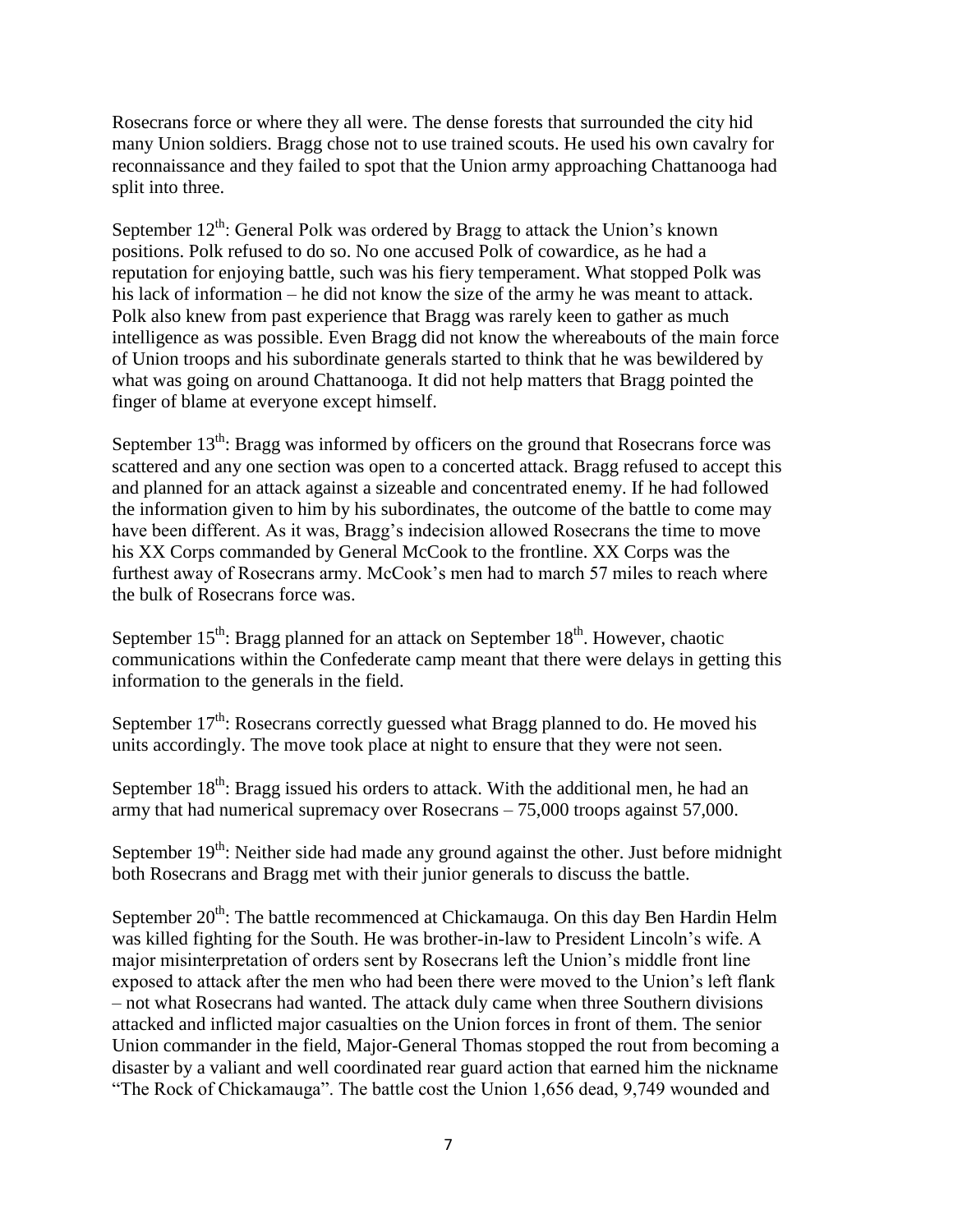4774 captured – 28% of Rosecrans' total force. The South lost 2,389 killed, 13,412 wounded and 2,003 missing – 24% of the Army of Tennessee's total.

September  $21^{st}$ : Union forces headed for Chattanooga. Observer's for Bragg sent him word that Rosecrans Army of the Cumberland was disorganised and scattered and that a robust chase could destroy what was left. Brigadier-General Nathan Bedford Forrest wrote to Bragg "every hour (lost) is worth a thousand men". Bragg did not seem to fully comprehend the magnitude of the South's victory. Some elements of the Confederate Army did attempt a follow up but it was piecemeal and Rosecrans was let off of the hook.

September  $22<sup>nd</sup>$ : Rosecrans informed President Lincoln about the scale of his defeat. Lincoln had put a great deal on capturing Chattanooga and viewed Rosecrans' failure as a bitter blow.

September  $23^{rd}$ : Rosecrans informed Lincoln that he could hold Chattanooga unless he had to face a much superior force in terms of numbers.

September  $24^{th}$ : Lincoln, believing that Chattanooga had to be held, ordered that  $20,000$ extra men should be sent there. However, supplying Rosecrans would be problematic, as Bragg had captured Lookout Valley cutting in half the Union's supply line.

September 25<sup>th</sup>: Lincoln described Rosecrans as "confused and stunned like a duck hit on the head". 20,000 Union troops started their journey to support Rosecrans.

September  $28<sup>th</sup>$ : Rosecrans brought charges against some of his commanders - Generals McCook and Crittenden. Both were ordered to face a court of inquiry. Conditions in Chattanooga were becoming worse as food was in short supply.

September  $29<sup>th</sup>$ : General U Grant was ordered to direct towards Chattanooga as many men as he could spare. Grant had pre-empted this command and sent a force led by Sherman.

Source:<http://www.historylearningsite.co.uk/september-1863-civil-war.htm> (accessed April 28, 2013).

## **\*\*\*\*\* May Program \*\*\*\*\***

# **Fort Anderson: Then and Now**

 On May 9th, **Jim McKee**, provided a description of Fort Anderson as it has evolved into a premier site to reflect the art of Civil War military engineering.

 In 1862, General Samuel G. French decided a fortification at the Brunswick Town site would make a valuable addition to the defenses along the Cape Fear River. Major Thomas

Rowland was placed in charge of the construction of an earth fortification on the site of the ruins of the St. Phillips Church. Rowland began construction on March 24, 1862 and he called the fortification Fort St. Phillips. Battery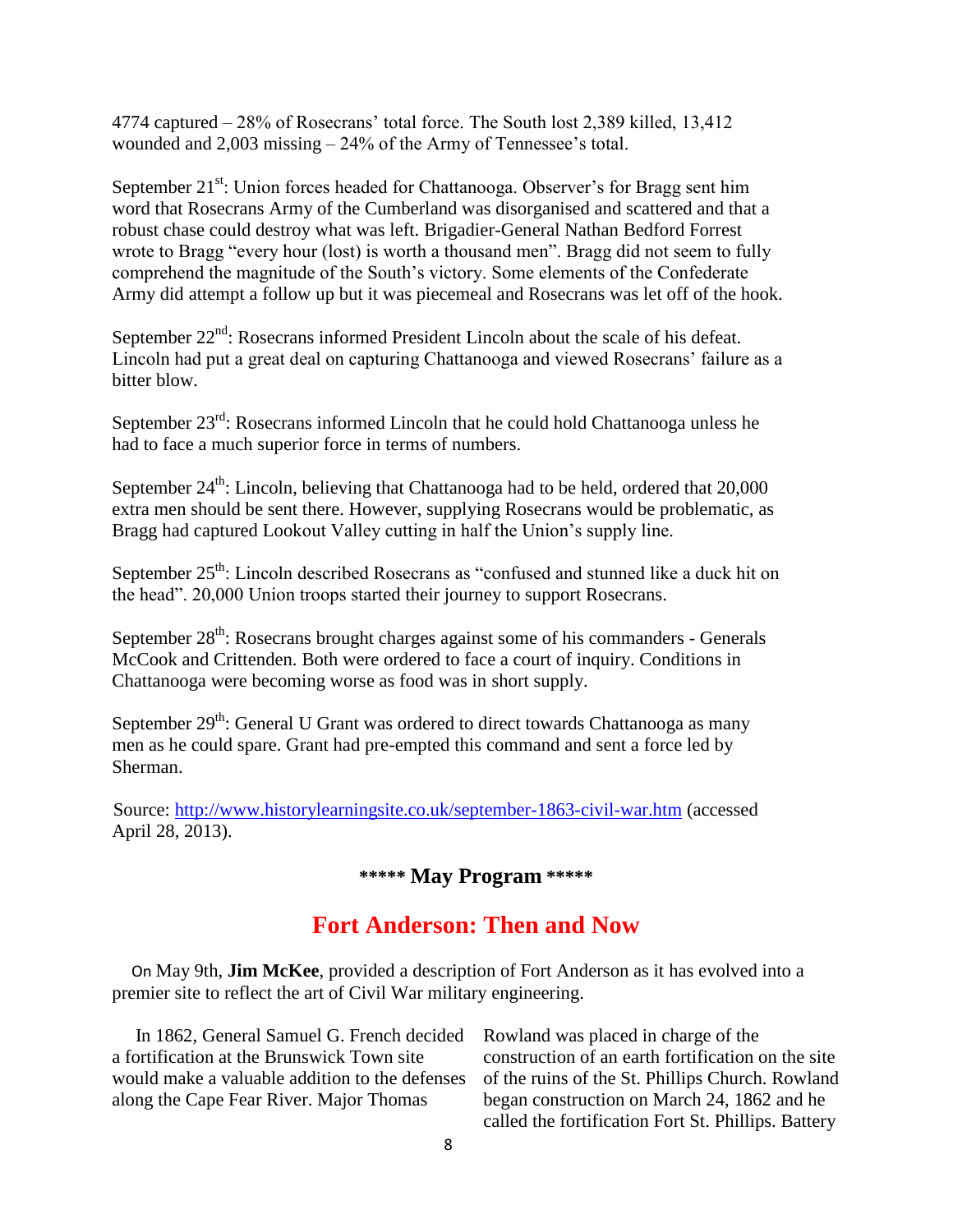A ran parallel to the river and Battery B ran perpendicular to the river. The ordinance at the fort consisted of rifled 32 pounders, smoothbore 32 pounders, smoothbore 24 pounders, and Whitworth breech loading guns. The fort was enlarged and extended westward under the command of Major William Lamb and Major John J. Hedrick.



 The preservation of the Civil War site was begun in 1958 when archeological efforts began to uncover the secrets of the Brunswick Town site. Clearing of the virtual jungle that encompassed the site revealed that the colonial site had also been occupied by a Civil War fortification. Stanley South led those early archeological efforts at the site where both colonial and Civil War era artifacts were discovered.

Ed Bearss was an early visitor to the site in 1962 – His interest in the fort and its history has led him back to this historical site on numerous occasions. Ed's most recent visit came in January 2013.

 Members, Connie Hendrix and Linda Lashley, took advantage of a January tour of the site led by Jim McKee, Chris Fonvielle and Ed Bearss.



 Archeological efforts continue until the present. Recent work by Jim and others reveal that powder stored in magazines built into the fort's walls may still be potent. Efforts continue to learn more about the fort, its garrison, and its part in the lore and history of the Cape Fear.

#### **Linda Lashley**

#### **\*\*\*\*\* Trivia Questions for September \*\*\*\*\***

**1 –** What was and is the goal of the Museum of the Confederacy? **Education**. The exhibits, past and present, were designed to further understanding of not only the Confederate nation but all aspects of Southern life. Students from 8 to 80, 50 states, and 73 countries have enjoyed and learned from materials at the MOC. The original museum was located in Richmond and an Appomattox location was opened in 2012.

 The Museum of the Confederacy maintains the world's most comprehensive collections of artifacts, manuscripts, and photographs from

the Confederate States of America. While the Museum is best known for its military collections, it also holds significant collections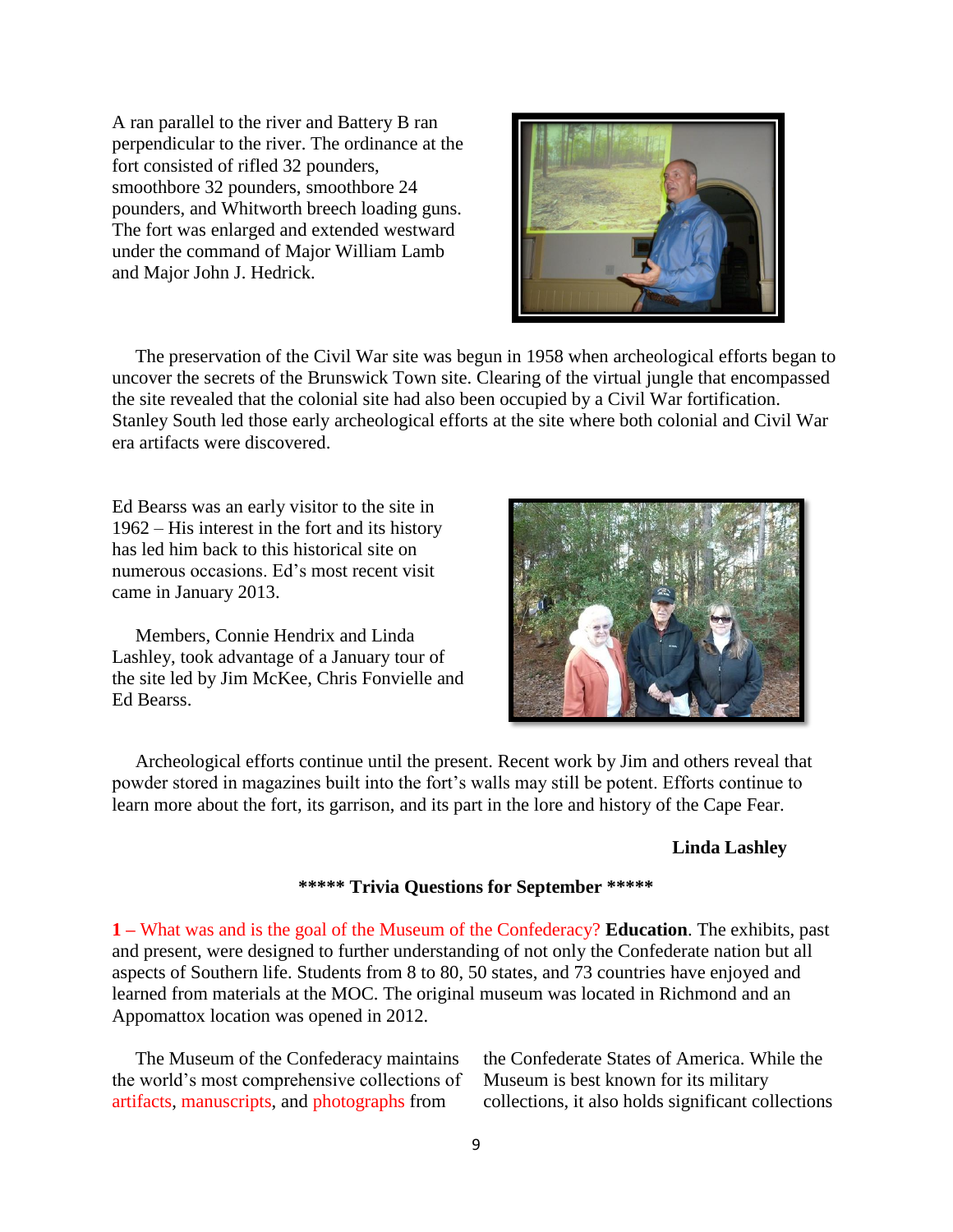of domestic objects and decorative arts, personal papers and diaries, postwar memorial period materials and museum archives. The object collections total approximately 15,000 items. Among these are:



- 1,500 decorative arts objects featuring rococo revival-style furniture from the Confederate White House;
- 1,000 memorial period artifacts including badges and ribbons from postwar veterans Confederate Uniforms reunions and souvenirs of monument dedications throughout the South;
- 550 flags, including non-regulation oil-painted silk flags and government issue national colors;
- 300 edged weapons and 177 firearms representing Southern wartime manufacture and European imports;
- 215 uniforms including prewar militia uniforms, plantation-made garments, late-war issues from the CSA's Richmond depot and the uniforms of well-known officers;
- 3,000 military accoutrements and 1,000 military buttons;
- 150 paintings featuring a series of 31 oil-on-board paintings of Charleston Harbor by Conrad Wise Chapman, E.B.D. Julio's heroic painting, "The Last Meeting of Lee and Jackson," and wartime paintings by William D. Washington;
- 25 sculptures including busts of Jefferson Davis and "Stonewall" Jackson by Frederick Volck and work by Moses Ezekiel; and
- 5,000 domestic items featuring wartime "ersatz" goods such as plantation wooden shoes and homemade soap, slave-woven coverlets and baskets, and articles associated with the employment of women in government bureau.



 The Museum of the Confederacy fulfills its mission by collecting, displaying and preserving historic objects associated with the Confederate States of America including military and civilian items related to the

secession of Southern States and the subsequent war; post-war activities of Confederate veterans organizations; the White House of the Confederacy; the Confederate Memorial Literary Society (CMLS); other Confederate memorial and descendants organizations; and social, cultural and political history of the Confederate States of America. The Museum has continued to build its worldclass collection through generous donations from people who wish to have their Confederate objects, photographs, and documents preserved and displayed for posterity.

Source:<http://www.moc.org/collections-archives/collections> (accessed May 15, 2013).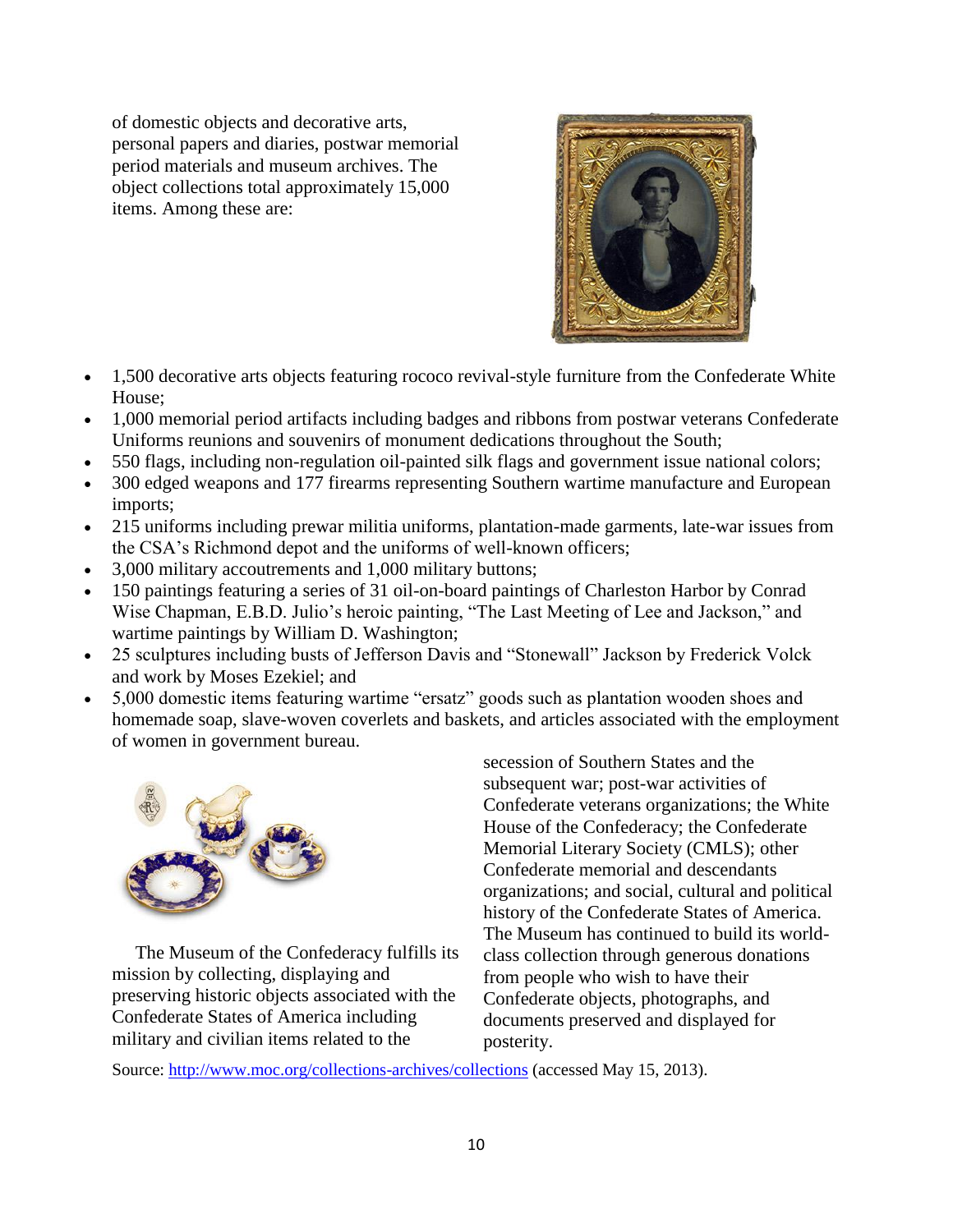**2 -** Among the 550 flags in the Museum of the Confederacy collection, which one last flew over a Confederate unit? The flag of the C.S.S. *Shenandoah.* James Iredell Waddell commanded the *Shenandoah* and turned her over to the British Navy at Liverpool in November 1865.



The C.S.S. Shenandoah being repaired at Williamstown,at the mouth of the Yarra River near Melbourne in Victoria, Australia in February 1865. Since, many fine Royal Australian Navy Warships have been built close to this site.

**3 –** Who was known as "Old Steadfast?" Major General John Buford, Jr.

**4 –** What Union officer made a visit to Fort Anderson before the fall of the fort to Union troops? Lt. Comdr. William B. Cushing came ashore on February 11, 1865 and heard speeches given by Confederate officers to boost the morale of their troops.

When you visit Fort Anderson, ask Jim McKee or other staff to show you the location of Cushing Cove.